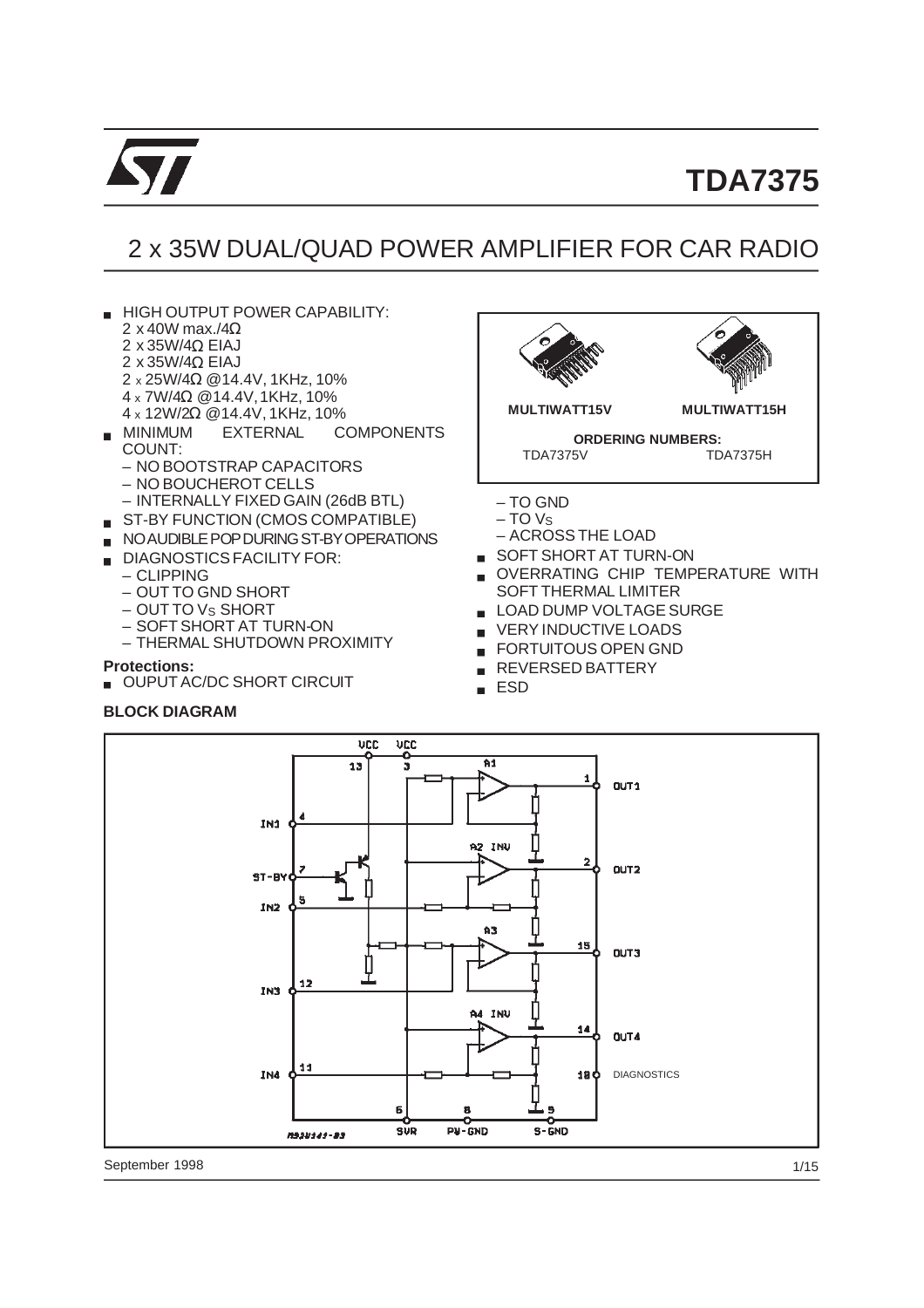#### **DESCRIPTION**

The TDA7375 is a new technology class AB car radio amplifier able to work either in DUAL BRIDGE or QUAD SINGLE ENDED configuration. The exclusive fully complementary structure of the output stage and the internally fixed gain guarantees the highest possible power performances with extremely reduced component count. The on-board clip detector simplifies gain compression operation. The fault diagnostics makes it possible to detect mistakes during car radio set assembly and wiring in the car.

#### **GENERAL STRUCTURE**

#### **ABSOLUTE MAXIMUM RATINGS**

| Symbol                                     | <b>Parameter</b>                                              | Value        | Unit |
|--------------------------------------------|---------------------------------------------------------------|--------------|------|
| $V_{op}$                                   | <b>Operating Supply Voltage</b>                               | 18           |      |
| Vs                                         | DC Supply Voltage                                             | 28           |      |
| $\mathsf{V}_{\mathsf{peak}}$               | Peak Supply Voltage (for $t = 50$ ms)                         | 50           |      |
| Ιo                                         | Output Peak Current (not repetitive $t = 100\mu s$ )          | 4.5          |      |
| I∩                                         | Output Peak Current (repetitive f > 10Hz)                     | 3.5          | Α    |
| $P_{\text{tot}}$                           | Power Dissipation ( $T_{\text{case}} = 85^{\circ} \text{C}$ ) | 36           | W    |
| $\Gamma_\text{stg},\, \mathsf{T}_\text{j}$ | Storage and Junction Temperature                              | $-40$ to 150 | °C   |

#### **THERMAL DATA**

| Svmbol          | <b>Description</b>                         | Value | Unit                |      |
|-----------------|--------------------------------------------|-------|---------------------|------|
| $R_{th}$ j-case | -<br>al Resistance Junction-case<br>hermal | Max   | $\cdot \cdot \circ$ | °C/W |

#### **PIN CONNECTION** (Top view)

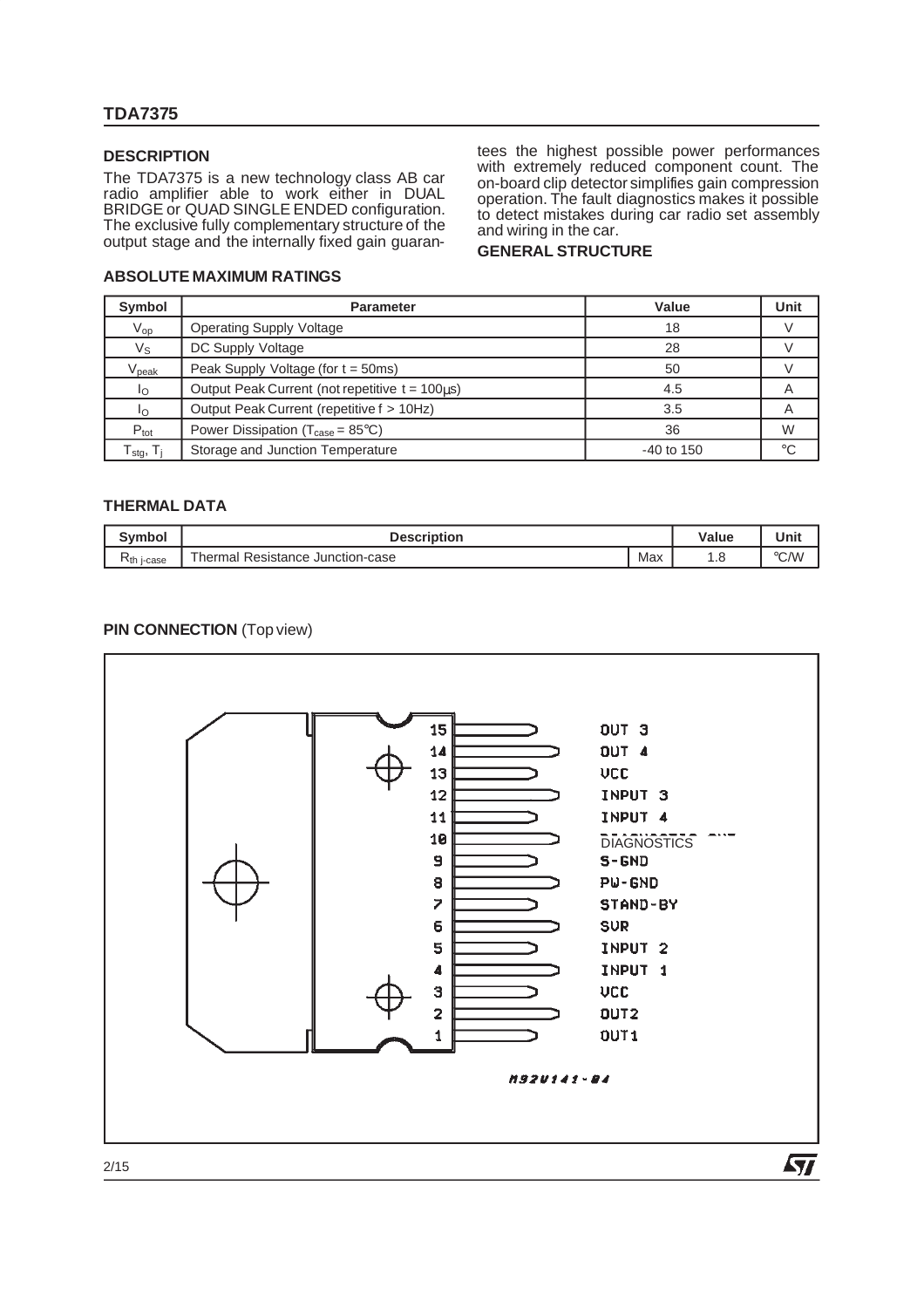| <b>Symbol</b>                              | <b>Parameter</b>                                          | <b>Test Condition</b>                                                                        | Min.      | Typ.                | Max.     | Unit        |
|--------------------------------------------|-----------------------------------------------------------|----------------------------------------------------------------------------------------------|-----------|---------------------|----------|-------------|
| $V_{\rm S}$                                | Supply Voltage Range                                      |                                                                                              | 8         |                     | 18       | $\vee$      |
| $I_d$                                      | <b>Total Quiescent Drain Current</b>                      | $R_L = \infty$                                                                               |           |                     | 150      | mA          |
| Vos                                        | <b>Output Offset Voltage</b>                              |                                                                                              |           |                     | 150      | mV          |
| $P_{O}$                                    | <b>Output Power</b>                                       | THD = 10%; $R_L = 4\Omega$<br><b>Bridge</b><br>Single Ended<br>Single Ended, $R_L = 2\Omega$ | 23<br>6.5 | 25<br>7<br>12       |          | W<br>W<br>W |
| $P_{O \frac{max}{max}}$                    | Max. Output Power (***)                                   | $VS = 14.4V$ , Bridge                                                                        | 36        | 40                  |          | W           |
| $P_{O EIAJ}$                               | EIAJ Output Power (***)                                   | $V_S = 13.7V$ , Bridge                                                                       | 32        | 35                  |          | W           |
| <b>THD</b>                                 | <b>Distortion</b>                                         | $R_L = 4\Omega$<br>Single Ended, $PO = 0.1$ to 4W<br>Bridge, $PO = 0.1$ to 10W               |           | 0.02<br>0.03        | 0.3      | %<br>$\%$   |
| <b>CT</b>                                  | <b>Cross Talk</b>                                         | $f = 1$ KHz Single Ended<br>f = 10KHz Single Ended                                           |           | 70<br>60            |          | dB<br>dВ    |
|                                            |                                                           | $f = 1$ KHz Bridge<br>$f = 10KHz$ Bridge                                                     | 55        | 60                  |          | dB<br>dB    |
| $R_{IN}$                                   | Input Impedance                                           | Single Ended<br><b>Bridge</b>                                                                | 20<br>10  | 30<br>15            |          | KΩ<br>KΩ    |
| $G_V$                                      | Voltage Gain                                              | Single Ended<br><b>Bridge</b>                                                                | 19<br>25  | 20<br>26            | 21<br>27 | dB<br>dB    |
| $G_V$                                      | Voltage Gain Match                                        |                                                                                              |           |                     | 0.5      | dB          |
| $E_{IN}$                                   | Input Noise Voltage                                       | $R_g = 0$ ; "A" weighted, S.E.<br>Non Inverting Channels<br><b>Inverting Channels</b>        |           | $\overline{c}$<br>5 |          | μV<br>μV    |
|                                            |                                                           | <b>Bridge</b><br>Rg = 0; 22Hz to 22KHz                                                       |           | 3.5                 |          | $\mu V$     |
| <b>SVR</b>                                 | Supply Voltage Rejection                                  | $R_g = 0$ ; $f = 300 Hz$                                                                     | 50        |                     |          | dB          |
| $A_{\underline{SB}}$                       | <b>Stand-by Attenuation</b>                               | $PO = 1W$                                                                                    | 80        | 90                  |          | dB          |
| $I_{SB}$                                   | ST-BY Current Consumption                                 | $V_{ST-BY} = 0$ to 1.5V                                                                      |           |                     | 100      | μA          |
| $V_{SB}$                                   | ST-BY In Threshold Voltage                                |                                                                                              |           |                     | 1.5      | $\vee$      |
| $\ensuremath{\mathsf{V}}\xspace_\text{SB}$ | ST-BY Out Threshold Voltage                               |                                                                                              | 3.5       |                     |          | $\vee$      |
| $I_{pin7}$                                 | <b>ST-BY Pin Current</b>                                  | Play Mode $V_{pin7} = 5V$                                                                    |           |                     | 50       | μA          |
|                                            |                                                           | Max Driving Current Under<br>Fault (*)                                                       |           |                     | 5        | mA          |
| $I_{\text{cd off}}$                        | <b>Clipping Detector</b><br><b>Output Average Current</b> | $d = 1\%$ (**)                                                                               |           | 90                  |          | μA          |
| I <sub>cd</sub> on                         | <b>Clipping Detector</b><br>Output Average Current        | $d = 5\%$ (**)                                                                               |           | 160                 |          | μA          |
| V <sub>sat pin10</sub>                     | Voltage Saturation on pin 10                              | Sink Current at Pin $10 = 1mA$                                                               |           |                     | 0.7      | V           |

**ELECTRICAL CHARACTERISTICS** (Refer to the test circuit, V<sub>S</sub> = 14.4V; R<sub>L</sub> = 4Ω; f = 1KHz;  $T_{\text{amb}}$  = 25°C, unless otherwise specified

(\*) See built-in S/C protection description

(\*\*) Pin 10 Pulled-up to 5V with 10KΩ; R<sub>L</sub> =  $4\Omega$ 

(\*\*\*) Saturated square wave output.

57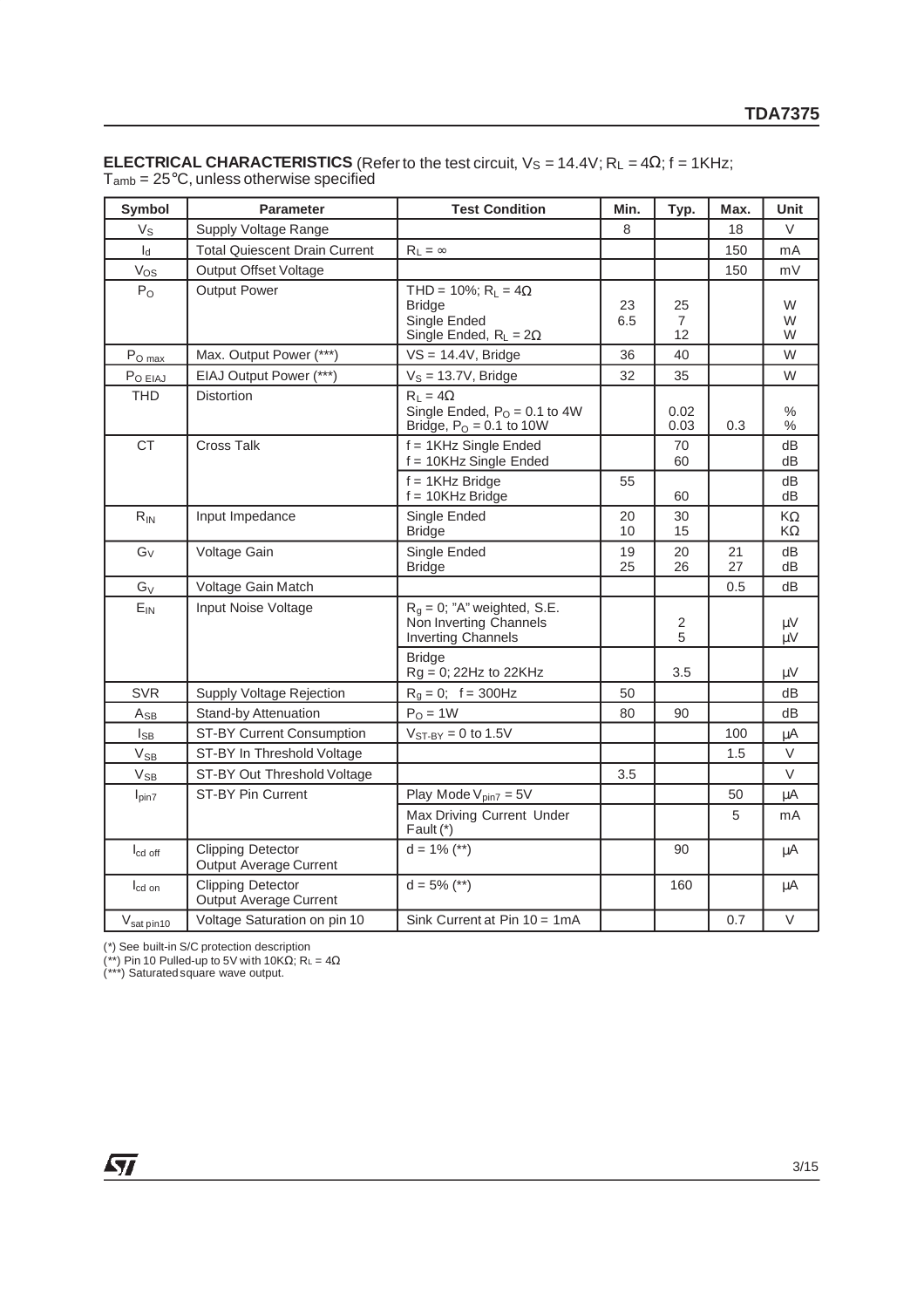## **STANDARD TEST AND APPLICATION CIRCUIT**

#### **Figure 1:** Quad Stereo



#### **Figure 2:** Double Bridge



#### **Figure 3:** Stereo/Bridge



4/15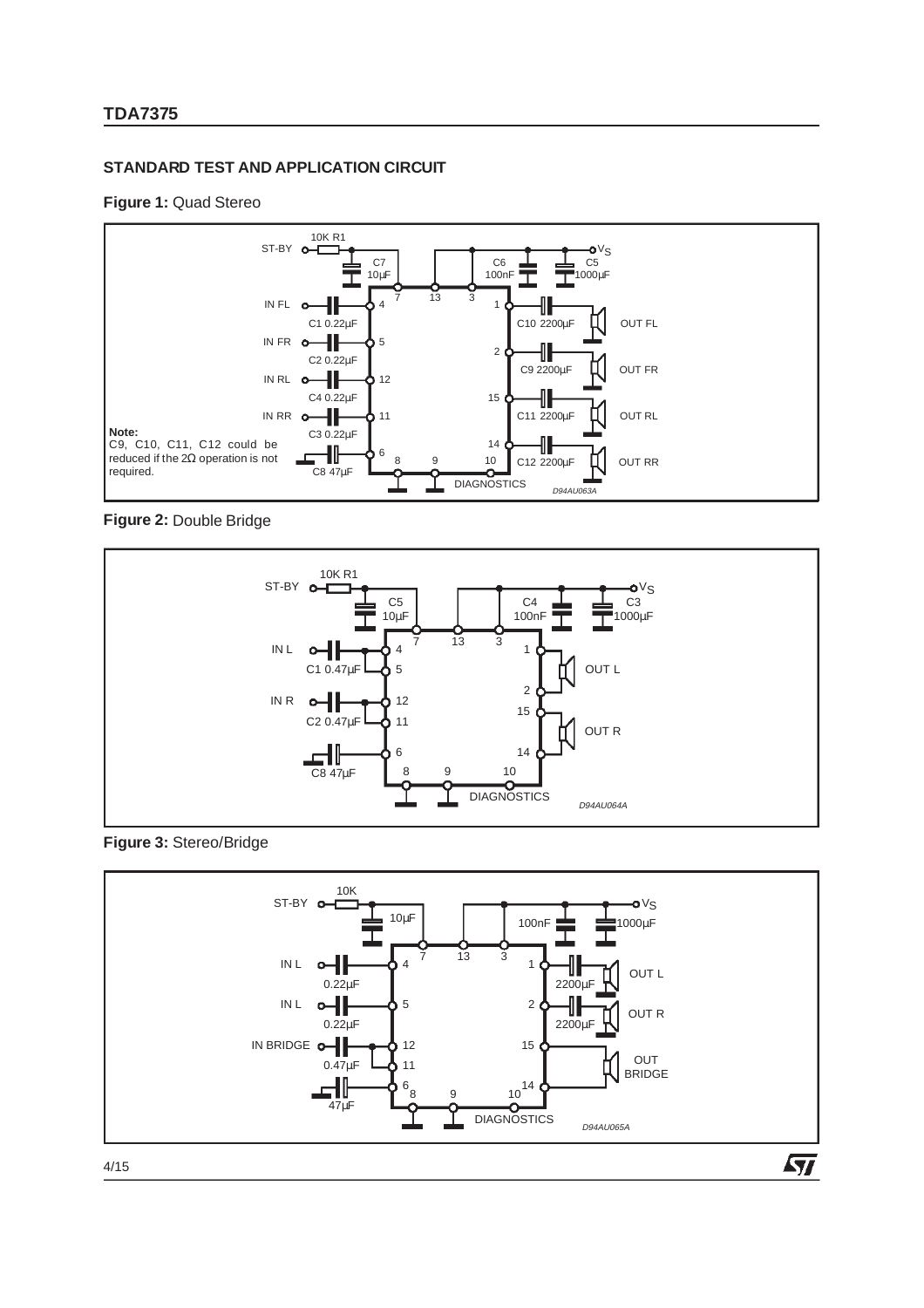

**Figure 4:** P.C. Board and Component Layout of the fig.1 (1:1 scale).





57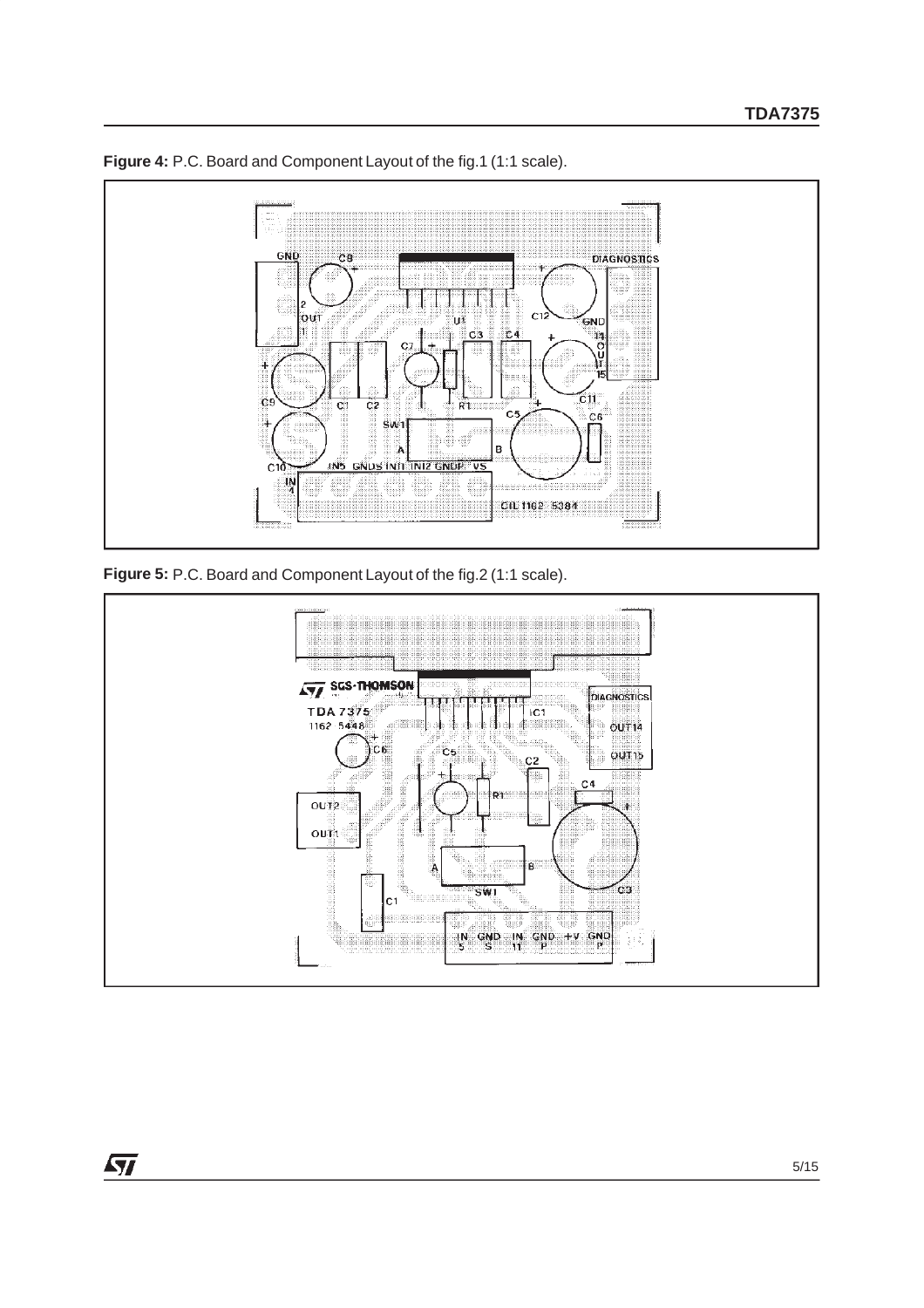

**Figure 6:** QuiescentDrain Current vs. Supply Voltage (Single Ended and Bridge).

**Figure 8:** Output Power vs. Supply Voltage



**Figure 10: Output Power vs. Supply Voltage** 















勾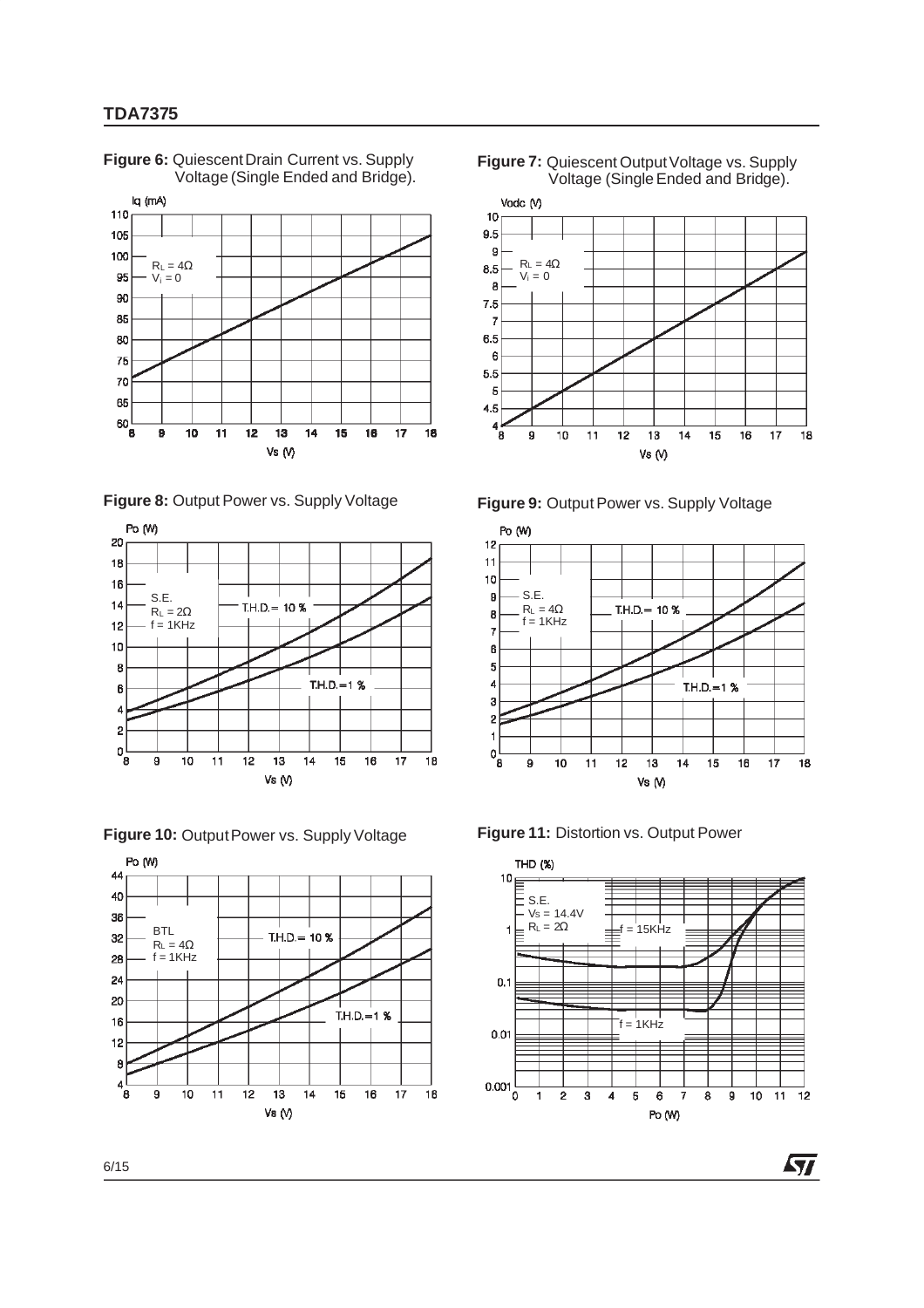

**Figure 12:** Distortion vs. Output Power





Figure 16: Supply Voltage Rejection vs. Frequency















*ST*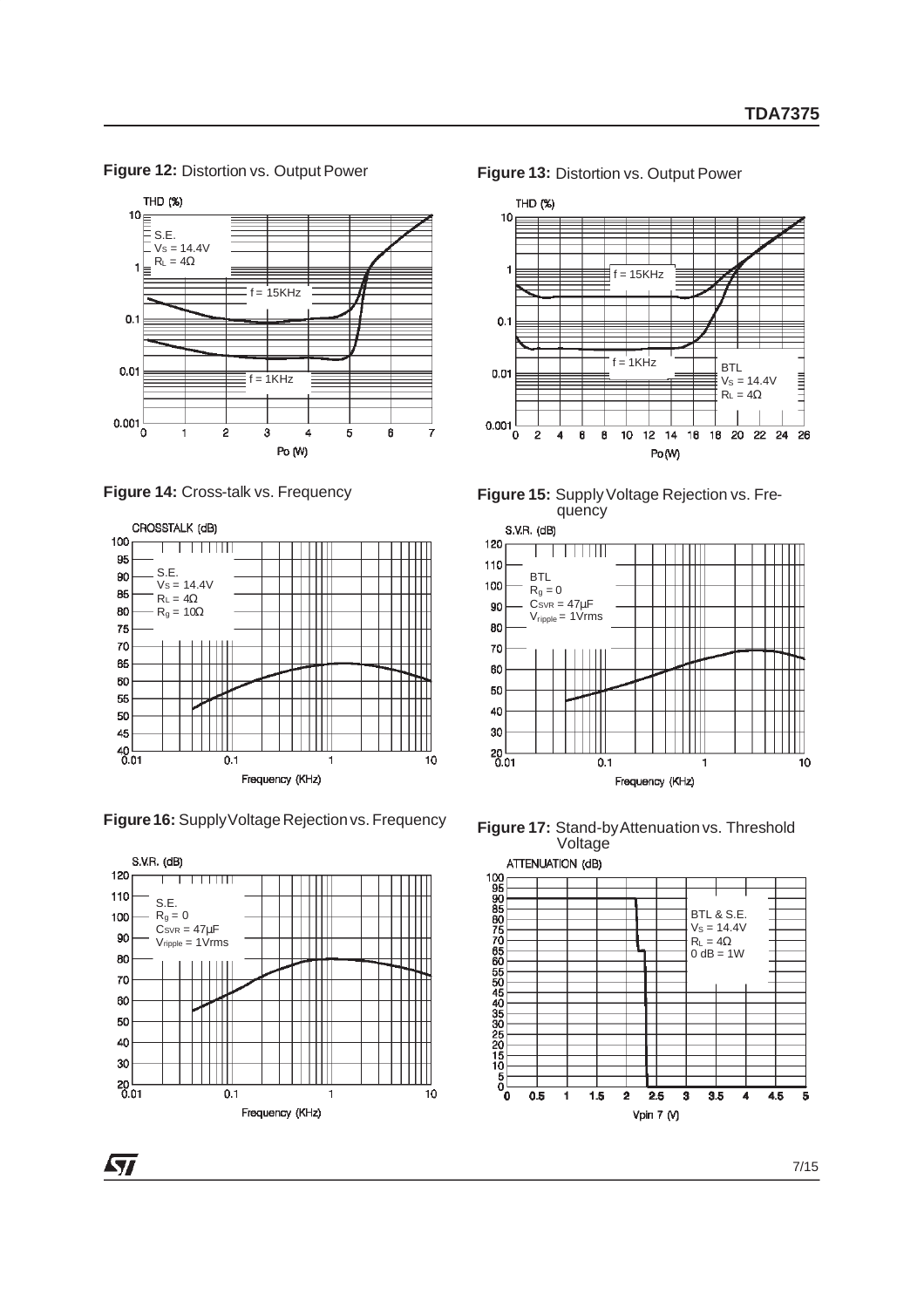

ciency vs. Output Power **Figure 19:** Total Power Dissipation and Effi-ciency vs. Output Power.



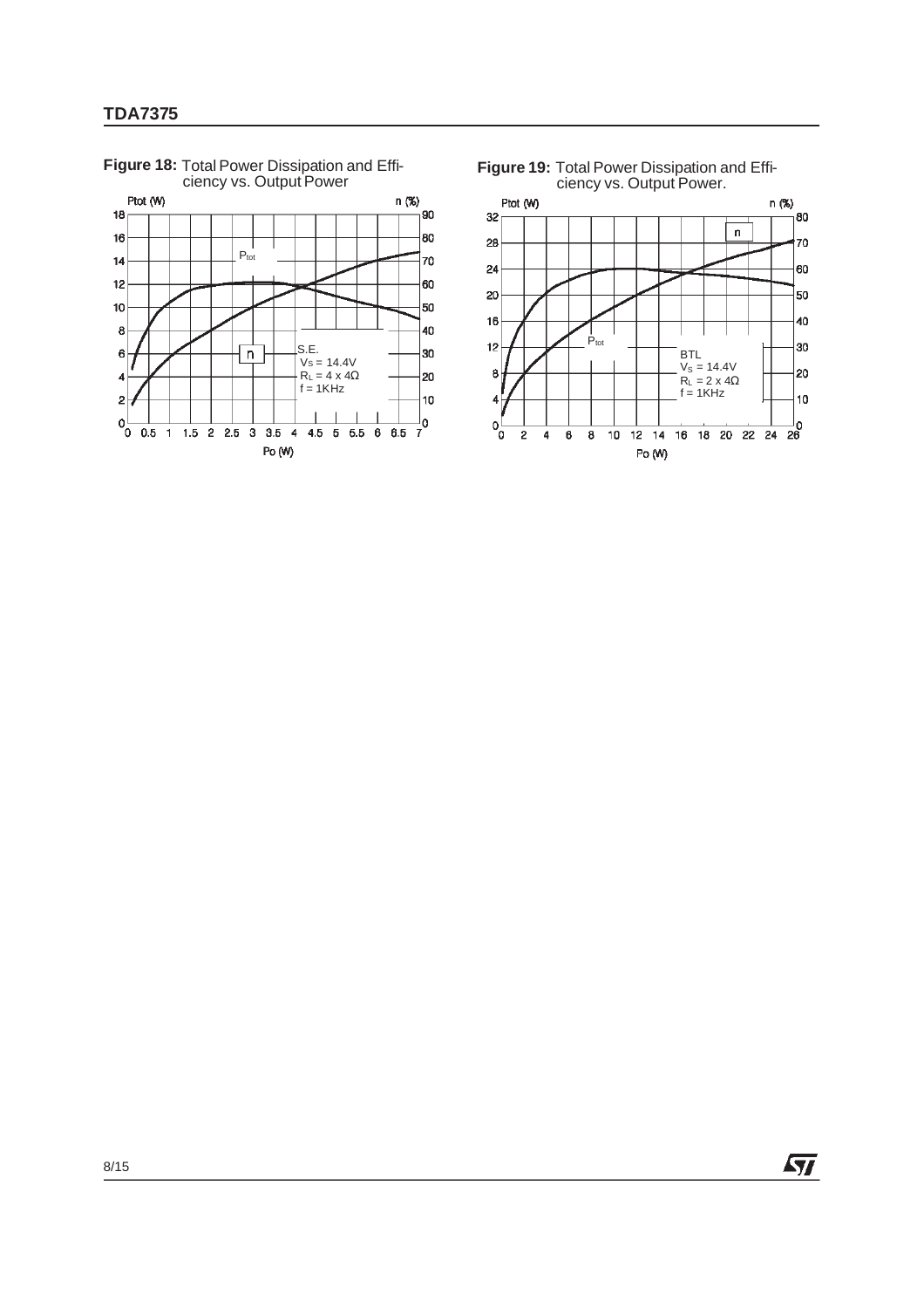#### **High Application Flexibility**

The availability of 4 independent channels makes it possible to accomplish several kinds of applications ranging from 4 speakers stereo (F/R) to 2 speakers bridge solutions.

In case of working in single ended conditions the polarity of the speakers driven by the inverting amplifier must be reversed respect to those driven by non inverting channels.

This is to avoid phase inconveniences causing sound alterations especially during the reproduction of low frequencies.

#### **Easy Single Ended to Bridge Transition**

The change from single ended to bridge configurations is made simply by means of a short circuit across the inputs, that is no need of further external components.

#### **Gain Internally Fixed to 20dB in Single Ended, 26dB in Bridge**

Advantages of this design choice are in terms of:

- components and space saving
- output noise, supply voltage rejection and distortion optimization.

#### **Silent Turn On/Off and Muting/Stand-by Function**

The stand-by can be easily activated by means of a CMOS level applied to pin 7 through a RC filter. Under stand-by condition the device is turned off completely (supply current  $= 1\mu A$  typ.; output attenuation= 80dB min.).

Every ON/OFF operation is virtually pop free.

Furthemore, at turn-on the device stays in muting condition for a time determined by the value assigned to the SVR capacitor.

While in muting the device outputs becomes insensitive to any kinds of signal that may be present at the input terminals. In other words every transient coming from previous stages produces no unplesantacoustic effect to the speakers.

#### **STAND-BY DRIVING (pin 7)**

Some precautions have to be taken in the definition of stand-by driving networks: pin 7 cannot be directly driven by a voltage source whose current capability is higher than 5mA. In practical cases a series resistance has always to be inserted, having it the double purpose of limiting the current at pin 7 and to smooth down the stand-by ON/OFF transitions - in combination with a capacitor - for output pop prevention.

In any case, a capacitor of at least 100nF from pin 7 to S-GND, with no resistance in between, is necessary to ensure correct turn-on.

### **OUTPUT STAGE**



The fully complementary output stage was made possible by the development of a new component: the ST exclusive power ICV PNP.

A novel design based upon the connection shown in fig. 20 has then allowed the full exploitation of its possibilities.

The clear advantagesthis new approach has over classical output stages are as follows:

**Rail-to-Rail Output Voltage Swing With No Need of Bootstrap Capacitors.**

The output swing is limited only by the VCEsat of the output transistors, which is in the range of  $0.3Ω$  (Rsat) each.

Classical solutions adopting composite PNP-NPN for the upper output stage have higher saturation loss on the top side of the waveform. This unbalanced saturation causes a significant power reduction. The only way to recover power consists of the addition of expensive bootstrap capacitors.

**Absolute Stability Without Any External Compensation.**

Referring to the circuit of fig. 20 the gain  $V_{\text{Out}}/V_{\text{In}}$  is greater than unity, approximately 1+ R2/R1. The DC output  $(V_{CC}/2)$  is fixed by an auxiliary amplifier common to all the channels. By controlling the amount of this local feedbackit is possible to force the loop gain (A\*β) to less than unity at frequency for which the phase shift

is 180°. This means that the output buffer is intrinsically stableand not prone to oscillation. Most remarkably, the above feature has been

achieved in spite of the very low closed loop gain of the amplifier.

In contrast, with the classical PNP-NPN stage, the solution adopted for reducing the gain at high frequencies makes use of external RC networks, namely the Boucherot cells.

#### **BUILT–IN SHORT CIRCUIT PROTECTION**

**Figure 20:** The New Output Stage

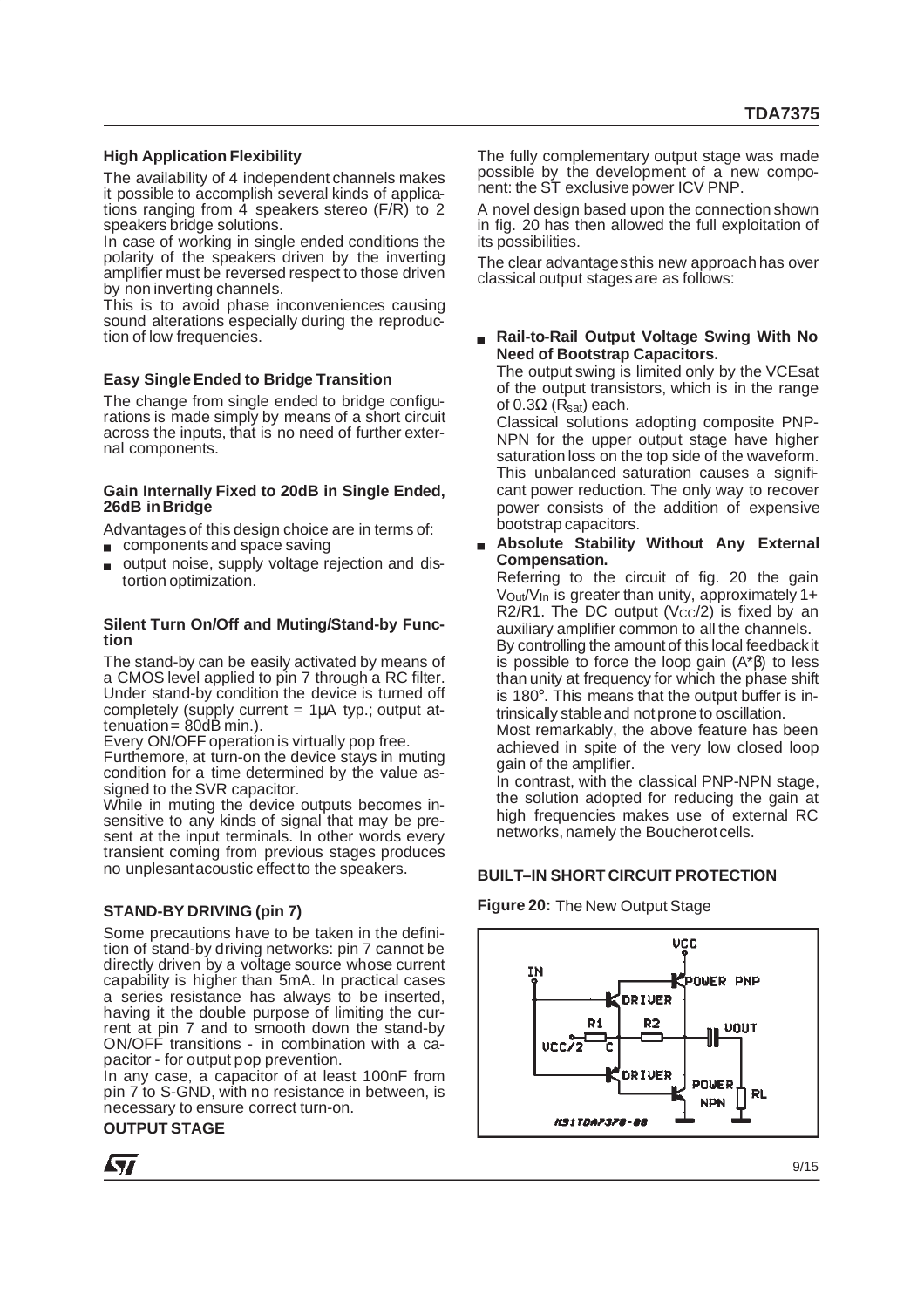Reliable and safe operation, in presence of all kinds of short circuit involving the outputs is assured by BUILT-IN protectors. Additionally to the AC/DC short circuit to GND, to V<sub>S</sub>, across the speaker, a SOFT SHORT condition is signalled out during the TURN-ON PHASE so assuring correct operation for the device itself and for the loudspeaker.

This particular kind of protection acts in a way to avoid that the device is turned on (by ST-BY) when a resistive path (less than 16 ohms) is present between the output and GND. As the involved circuitry is normally disabled when a current higher than 5mA is flowing into the ST-BY pin, it is important, in order not to disable it, to have the external current source driving the ST-BY pin limited to 5mA.

This extra function becomes particularly attractive when, in the single ended configuration, one capacitor is shared between two outputs (see fig. 21).





Supposing that the output capacitor C<sub>out</sub> for any reason is shorted, the loudspeaker will not be damaged being this soft short circuit condition revealed.

#### **Diagnostics Facility**

The TDA7375 is equipped with a diagnostic circuitry able to detect the following events:

- $\Box$  Clipping in the output signal
- Thermal shutdown
- **Output fault:** 
	- shortto GND
	- $-$  short to  $Vs$
	- soft short at turn on

The information is available across an open collector output (pin 10) through a current sinking when the event is detected

**Figure 22:** Clipping Detection Waveforms



A current sinking at pin 10 is triggered when a certain distortion level is reached at any of the outputs. This function allows gain compression possibility whenever the amplifier is overdriven.

#### **Thermal Shutdown**

In this case the output 10 will signal the proximity of the junction temperature to the shutdown threshold. Typically current sinking at pin 10 will start ~10°C before the shutdown threshold is reached.

#### **HANDLING OF THE DIAGNOSTICS INFORMA-**

**Figure 23:** Output Fault Waveforms (see fig. 24)



47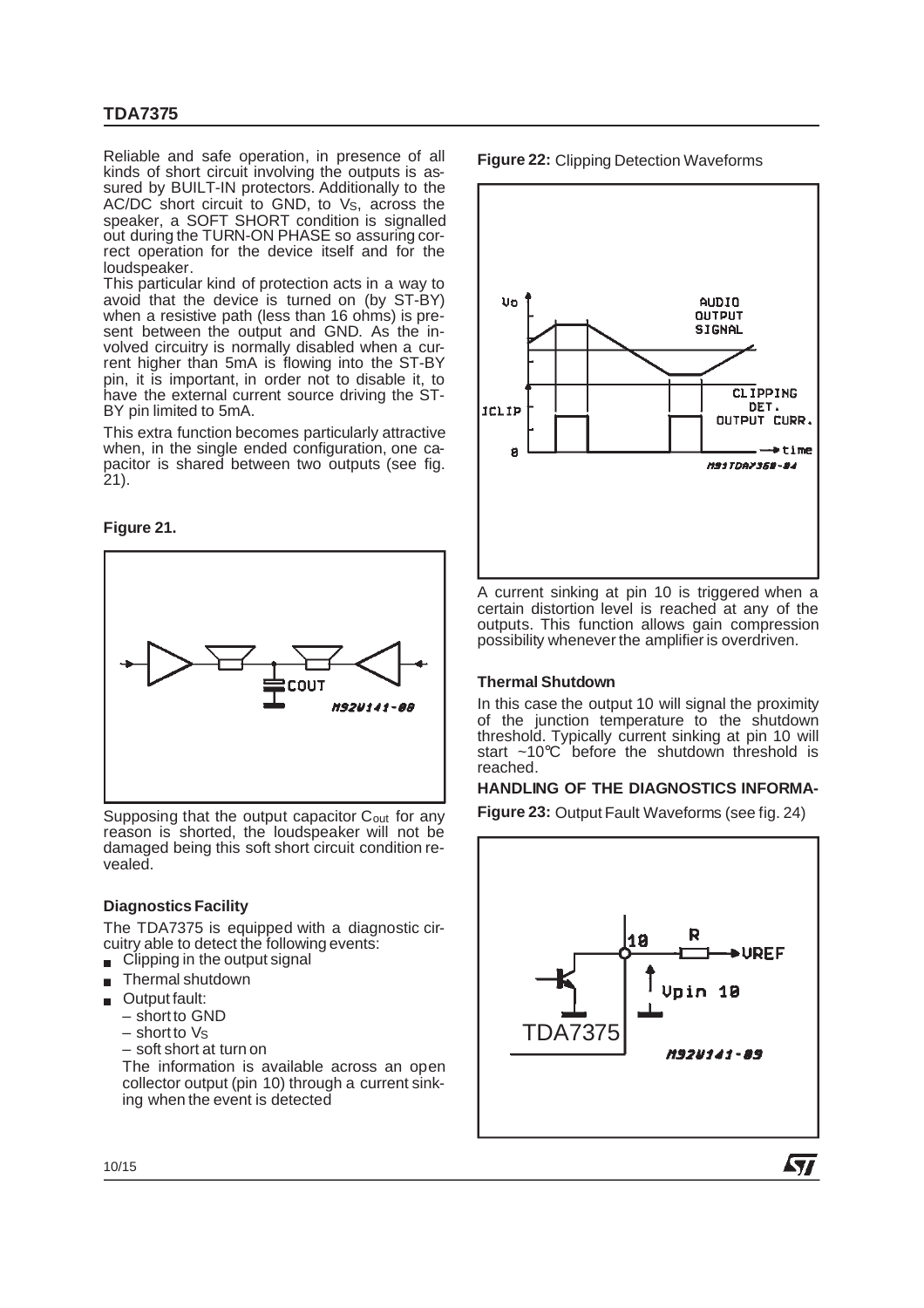



## **TION**

As various kinds of information is available at the same pin (clipping detection, output fault, thermal proximity), this signal must be handled properly in order to discriminate each event.

This could be done by taking into account the different timing of the diagnostic output during each case.

**Figure 25:** Waveforms

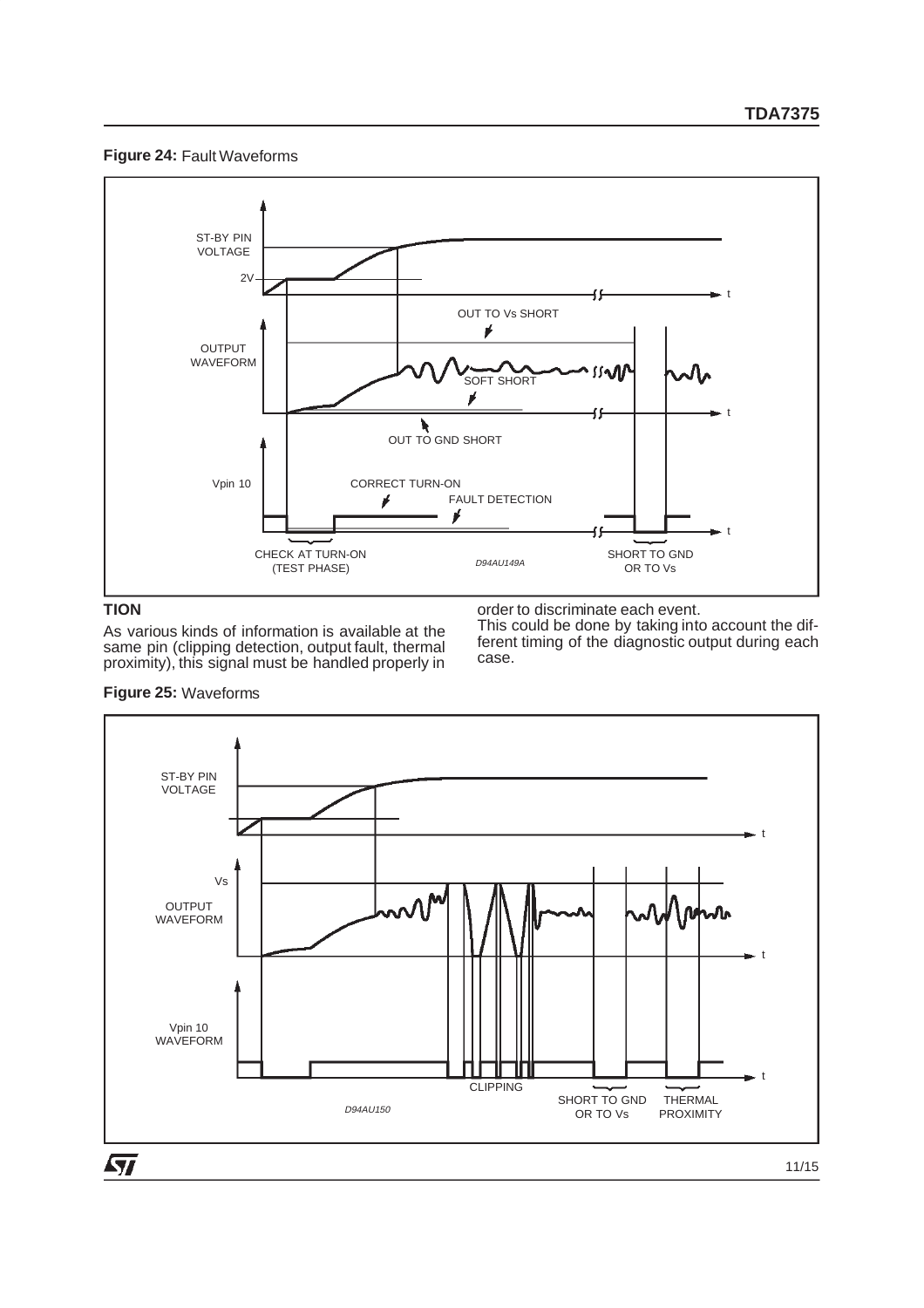Normally the clip detector signalling produces a low level at pin 10 that is shorter than that present under faulty conditions; based on this assumption

an interface circuitry to differentiate the information is represented in the schematic of fig. 26.

#### **Figure 26.**



#### **PCB-LAYOUT GROUNDING (general rules)**

The device has 2 distinct ground leads, P-GND (POWER GROUND) and S-GND (SIGNAL GROUND) which are practically disconnected from each other at chip level. Proper operation requires that P-GND and S-GND leads be connected together on the PCB-layout by means of reasonablylow-resistance tracks.

As for the PCB-ground configuration, a star-like arrangement whose center is represented by the supply-filtering electrolytic capacitor ground is highly advisable. In such context, at least 2 separate paths have to be provided, one for P-GND and one for S-GND. The correct ground assignments are as follows:

STANDBY CAPACITOR, pin 7 (or any other standby driving networks): on S-GND

SVR CAPACITOR (pin 6): on S-GND and to be placed as close as possible to the device.

INPUT SIGNAL GROUND (from active/passive signal processor stages): on S-GND.

SUPPLY FILTERING CAPACITORS (pins 3,13): on P-GND. The (-) terminal of the electrolytic capacitor has to be directly tied to the battery (-) line and this should represent the starting point for all the ground paths.

47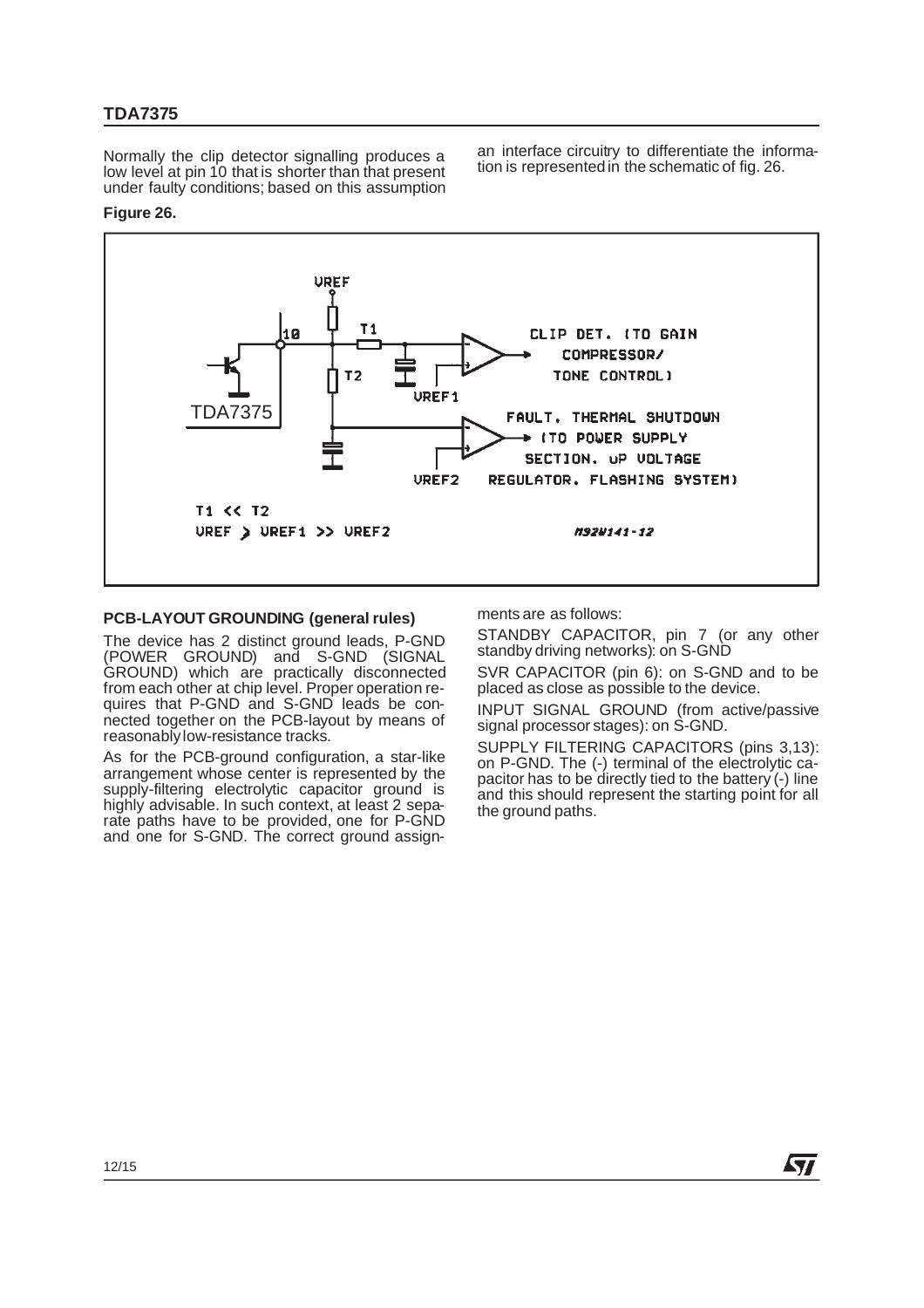| DIM.           | mm    |       |       | inch  |       |       |  |
|----------------|-------|-------|-------|-------|-------|-------|--|
|                | MIN.  | TYP.  | MAX.  | MIN.  | TYP.  | MAX.  |  |
| A              |       |       | 5     |       |       | 0.197 |  |
| B              |       |       | 2.65  |       |       | 0.104 |  |
| C              |       |       | 1.6   |       |       | 0.063 |  |
| D              |       | 1     |       |       | 0.039 |       |  |
| E              | 0.49  |       | 0.55  | 0.019 |       | 0.022 |  |
| F              | 0.66  |       | 0.75  | 0.026 |       | 0.030 |  |
| G              | 1.02  | 1.27  | 1.52  | 0.040 | 0.050 | 0.060 |  |
| G <sub>1</sub> | 17.53 | 17.78 | 18.03 | 0.690 | 0.700 | 0.710 |  |
| H1             | 19.6  |       |       | 0.772 |       |       |  |
| H <sub>2</sub> |       |       | 20.2  |       |       | 0.795 |  |
| L              | 21.9  | 22.2  | 22.5  | 0.862 | 0.874 | 0.886 |  |
| L1             | 21.7  | 22.1  | 22.5  | 0.854 | 0.870 | 0.886 |  |
| L2             | 17.65 |       | 18.1  | 0.695 |       | 0.713 |  |
| L3             | 17.25 | 17.5  | 17.75 | 0.679 | 0.689 | 0.699 |  |
| L4             | 10.3  | 10.7  | 10.9  | 0.406 | 0.421 | 0.429 |  |
| L7             | 2.65  |       | 2.9   | 0.104 |       | 0.114 |  |
| M              | 4.25  | 4.55  | 4.85  | 0.167 | 0.179 | 0.191 |  |
| M <sub>1</sub> | 4.63  | 5.08  | 5.53  | 0.182 | 0.200 | 0.218 |  |
| S              | 1.9   |       | 2.6   | 0.075 |       | 0.102 |  |
| S <sub>1</sub> | 1.9   |       | 2.6   | 0.075 |       | 0.102 |  |
| Dia1           | 3.65  |       | 3.85  | 0.144 |       | 0.152 |  |





 $\overline{\mathbf{H}}$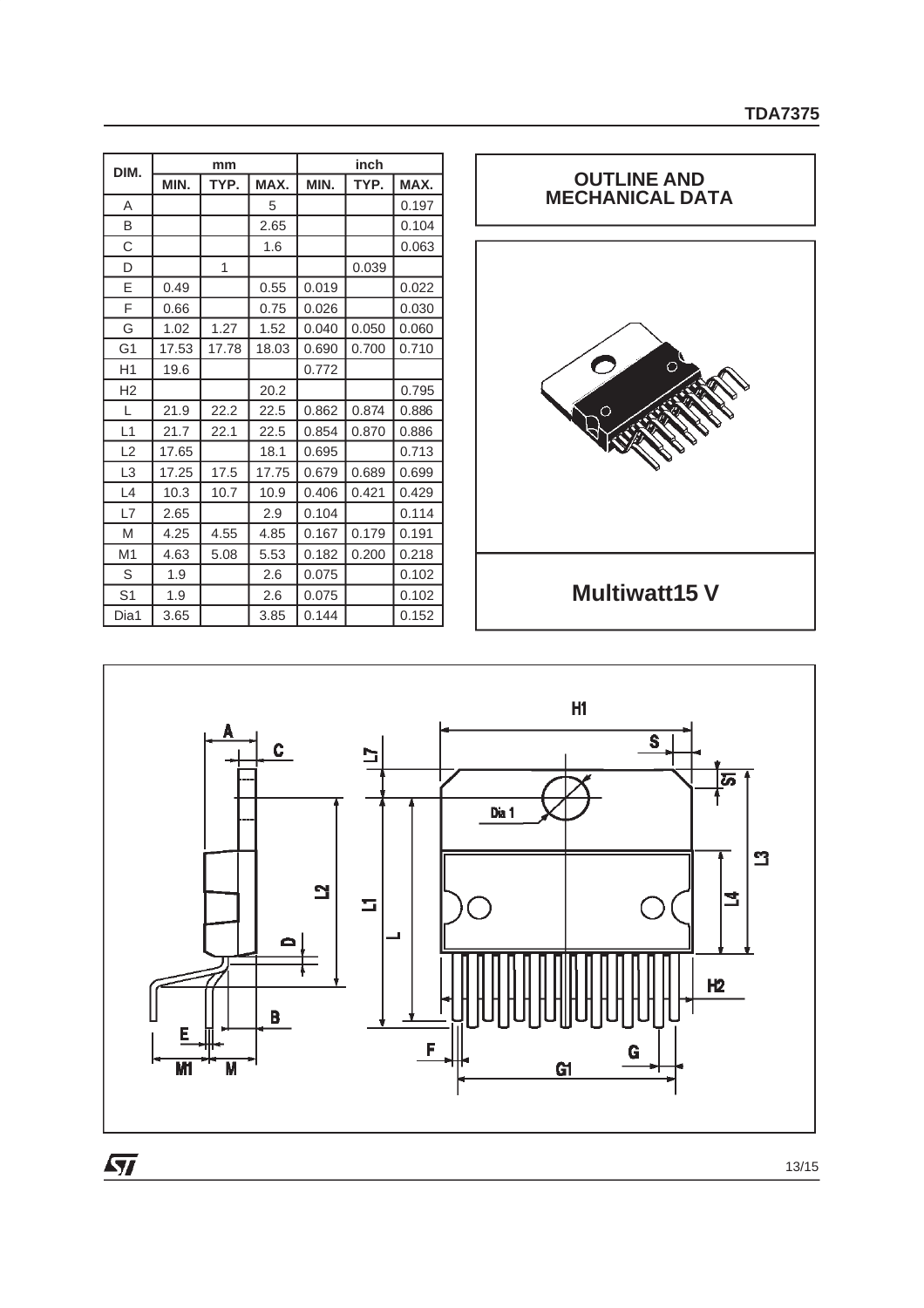| DIM.           | mm    |       |       | inch  |       |       |  |
|----------------|-------|-------|-------|-------|-------|-------|--|
|                | MIN.  | TYP.  | MAX.  | MIN.  | TYP.  | MAX.  |  |
| A              |       |       | 5     |       |       | 0.197 |  |
| B              |       |       | 2.65  |       |       | 0.104 |  |
| С              |       |       | 1.6   |       |       | 0.063 |  |
| Ε              | 0.49  |       | 0.55  | 0.019 |       | 0.022 |  |
| F              | 0.66  |       | 0.75  | 0.026 |       | 0.030 |  |
| G              | 1.14  | 1.27  | 1.4   | 0.045 | 0.050 | 0.055 |  |
| G1             | 17.57 | 17.78 | 17.91 | 0.692 | 0.700 | 0.705 |  |
| H1             | 19.6  |       |       | 0.772 |       |       |  |
| H2             |       |       | 20.2  |       |       | 0.795 |  |
| I.             |       | 20.57 |       |       | 0.810 |       |  |
| L1             |       | 18.03 |       |       | 0.710 |       |  |
| L2             |       | 2.54  |       |       | 0.100 |       |  |
| L <sub>3</sub> | 17.25 | 17.5  | 17.75 | 0.679 | 0.689 | 0.699 |  |
| L4             | 10.3  | 10.7  | 10.9  | 0.406 | 0.421 | 0.429 |  |
| L <sub>5</sub> |       | 5.28  |       |       | 0.208 |       |  |
| L6             |       | 2.38  |       |       | 0.094 |       |  |
| L7             | 2.65  |       | 2.9   | 0.104 |       | 0.114 |  |
| S              | 1.9   |       | 2.6   | 0.075 |       | 0.102 |  |
| S <sub>1</sub> | 1.9   |       | 2.6   | 0.075 |       | 0.102 |  |
| Dia1           | 3.65  |       | 3.85  | 0.144 |       | 0.152 |  |





 $\sqrt{M}$